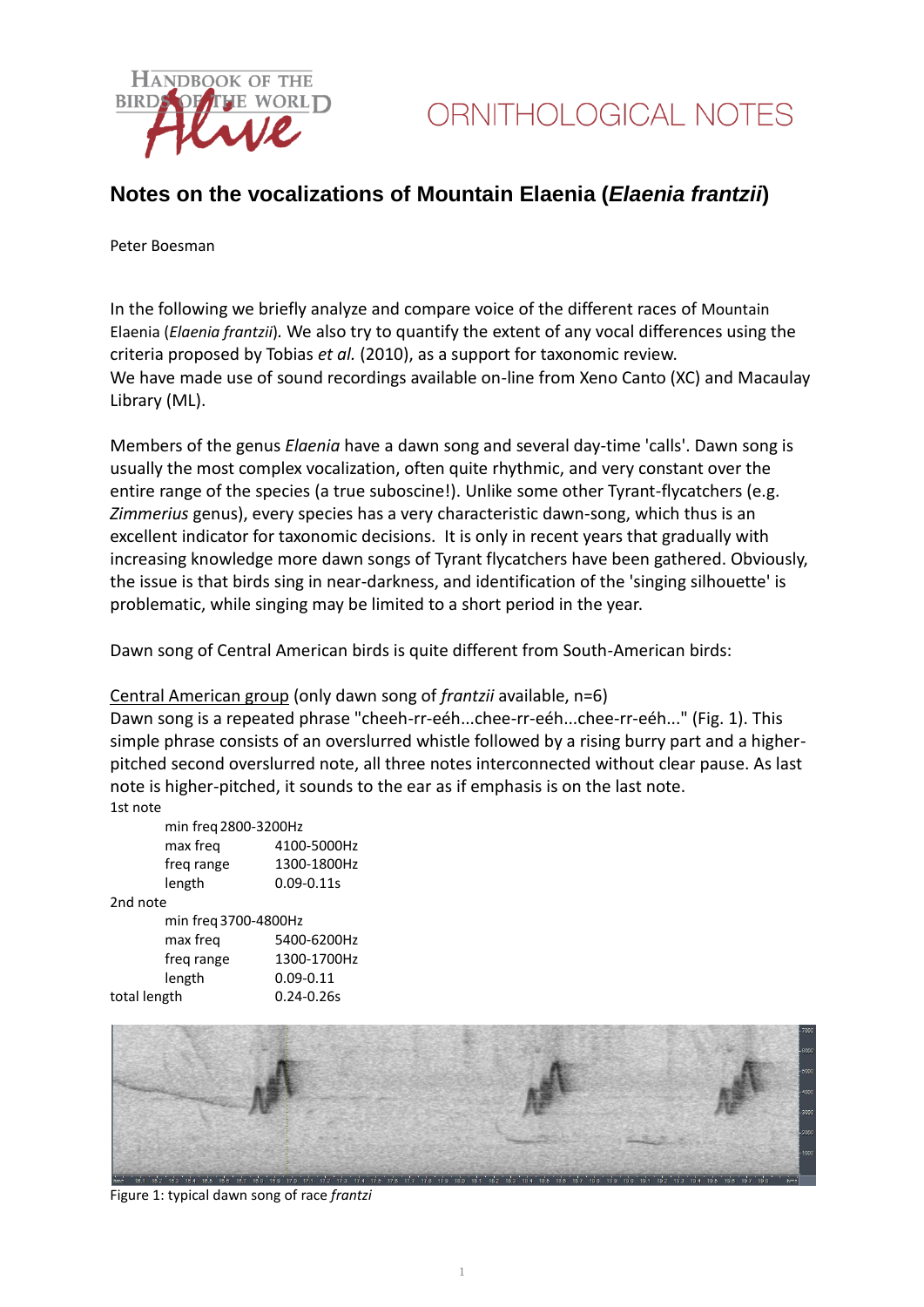

# ORNITHOLOGICAL NOTES

South American group (*pudica* and *browni*, n=11)

Dawn song is a combination of two phrase types. Phrase A "whéerr-heeh" consists of an overslurred note (sharp upside-down V-shape, with a burry descending leg) followed by a well-separated underslurred V-shaped note, both notes covering about the same frequency range (on a sonogram very different from previous group, Fig. 2). Also, sounds to the ear as if first note is emphasized, unlike previous group. Phrase B is identical to phrase A but with the addition of a gurgling ending rattle "whéerr-heeh-brrrr". Phrases are typically uttered intermittently AABAABAAAB.. etc., occasionally only AAAA... or BBBB... (unlike in Central American birds, which seems to have only one single phrase A) 1st note

| min freq 2200-2700Hz |                |  |
|----------------------|----------------|--|
| max freq             | 5300-6200Hz    |  |
| freg range           | 3000-4000Hz    |  |
| length               | $0.16 - 0.22s$ |  |
|                      |                |  |

2nd note

| min freq 2450-3000Hz |                |  |
|----------------------|----------------|--|
| max freg             | 5600-6300Hz    |  |
|                      |                |  |
| freq range           | 2700-3800Hz    |  |
| length               | 0.075-0.11s    |  |
| total length         | $0.26 - 0.30s$ |  |
| ending gurgling part |                |  |
| min freq 400-700Hz   |                |  |
| max freg             | 5000-6000Hz    |  |
| length               | $0.14 - 0.16s$ |  |
| # of notes           | 4-5            |  |



Figure 2: typical dawn song of South-American birds, illustrating a phrase A and a phrase B

Dawn song recordings of both groups are about identical within each group, and very different between both groups, and thus, assignment to one of the 2 groups on a sonogram is straightforward.

This can be quantified by e.g. pointing out that Central American group has a first note which is shorter (score 3) with a much smaller frequency range (score 3-4), a second note which is higher-pitched (score 3) with a similar smaller frequency range (score 3-4) and a total length which is slightly smaller. Central American group has only one phrase, while South-American group has 2 distinct phrases (score 3), the second phrase ending in a gurgling rattle with min. frequencies far lower than any frequency in Central American group (score 3-4).

Call notes seem to differ much less. One call type seems to be more drawn-out with flatter frequency slope in South-American groups, although there may be some overlap. A more in depth analysis would be needed to establish any diagnostic differences.